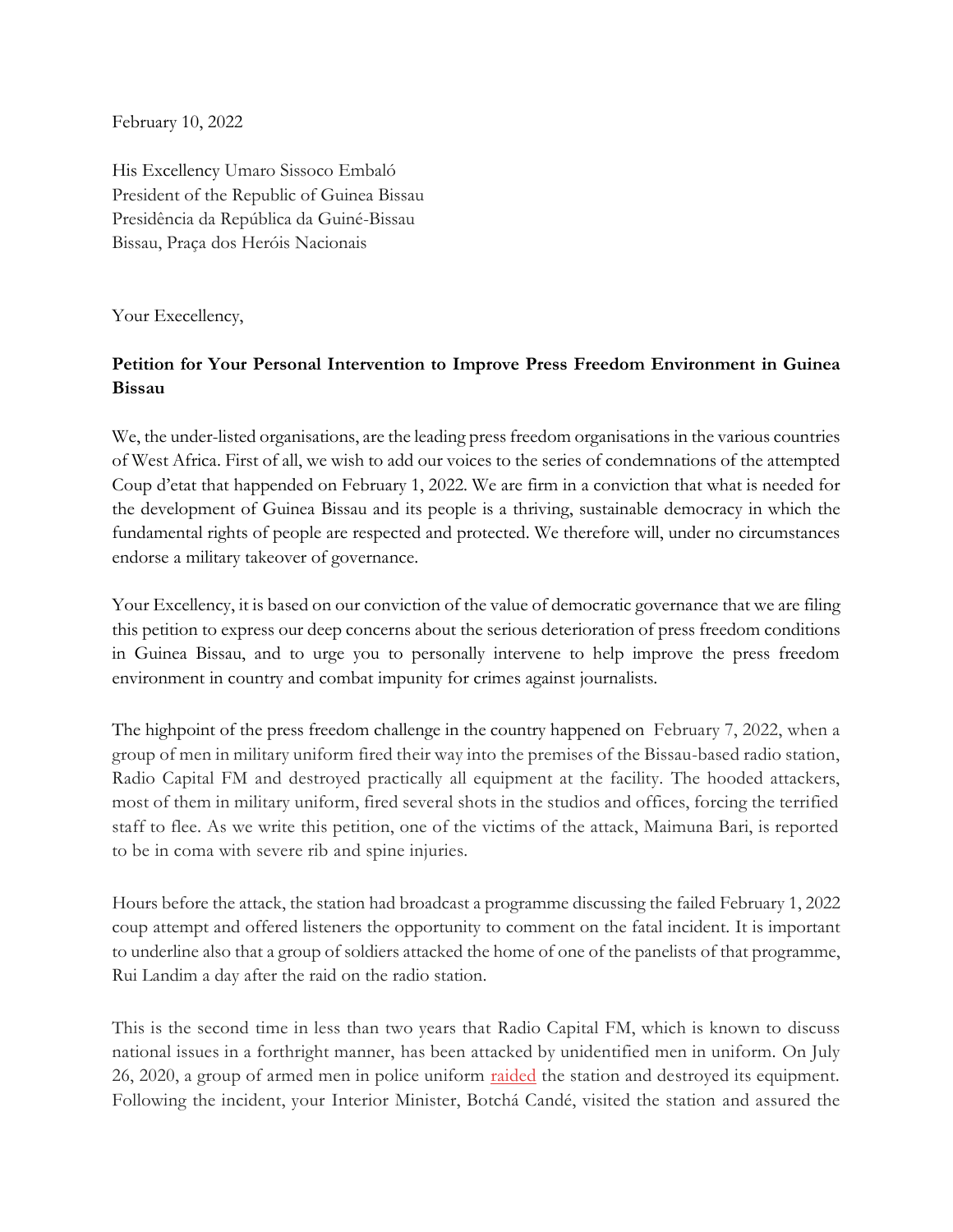management of thorough investigations. However, no updates were given regarding investigations and no arrests were made.

Besides the attacks on Radio Capital FM, there have been other serious violations of media freedom in the country over the years and a generally repressive environment for the exercise of journalistic work. We do recognise that there exist acts of unprofessionalism on the part of the media that is of concern. However, any forms of abuses can neither justify nor correct those excesses on the part of the media. The solution lies in collaboration for capacity development of the media and effective selfregulatory mechanisms.

Security agents are expected to play a frontline role in protecting everyone including journalists and carrying out investigations into attacks on the media. It is, therefore, very disturbing that the perpetrators of the latest attacks on Radio Capital FM and Rui Landim's home; as well as the culprits in the previous raid of the same media organization were in military and police uniforms. We, therefore, wish to believe that your government and the leadership of the police and the military are equally concerned about the involvement of officers of the security services in such violent lawlessness.

Guinea Bissau signed the International Covenant on Civil and Political Rights (ICCPR) on September 12, 2000 and ratified it on November 1, 2010. Article 19 of this treaty, among others, guarantees the right to receive and impart information and protects the right to participate in public discourse.

Your Excellency, given the fundamental role of the media in building and consolidating democracy and the fact that the media can only play their democratic roles when they are free, we wish to call on Your Excellency to consider taking the following steps to help improve the situation:

- Providing every support necessary for Radio Capital FM to be able to resume broadcasting as soon as possible
- Ensuring thorough investigation into both the recent and the previous attacks on Radio Capital FM in particular and all acts of serious media rights violations and the prosecution of the perpetrators
- Beefing up security presence at the radio station to ensure adequate protection for the media organization and its staff to ward off future attacks
- Ensuring that the radio station receives adequate compensation for the loss of its equipment and air-time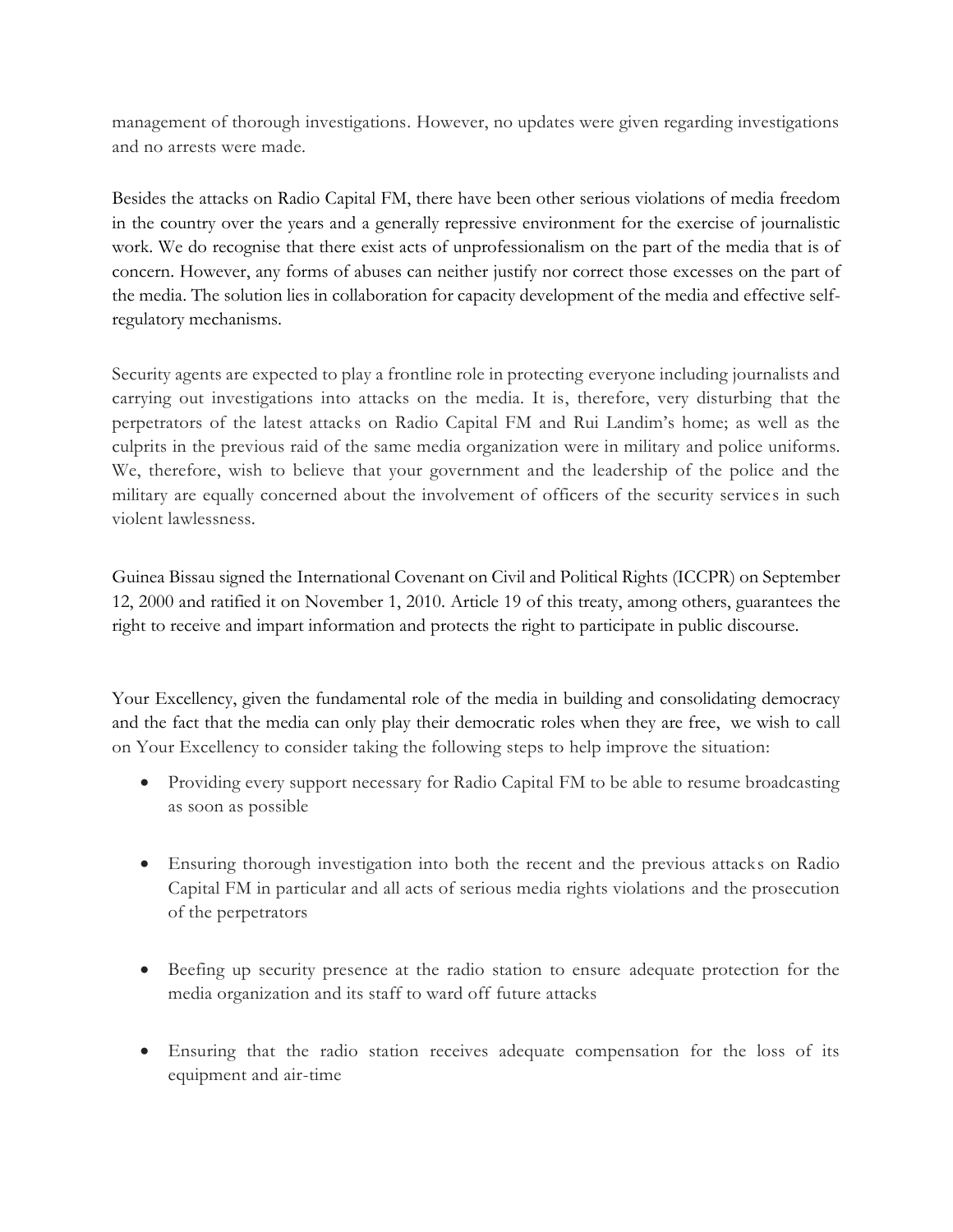- Ensuring that the staff of the station who suffered injuries during the raid receive adequate reparation
- Adopting a policy of zero tolerance for attacks on the media as part of a comprehensive programme to prioritise press freedom, freedom of expression and access to information in order to consolidate democracy in Guinea Bissau
- Working with media support partners to help improve media capacity and press freedom in the country.

While we look forward to your personal intervention to help improve the press freedom situation the country, accept, Your Excellency, the assurance of our highest regards.

Sincerely,

Sulemana Braimah Executive Director, Media Foundation for West Africa

On behalf of:

- 1. International Press Centre (IPC), Nigeria
- 2. Gambia Press Union (GPU) Gambia
- 3. Centre for Media Studies and Peacebuilding (CEMESP) Liberia
- 4. Media Reform Coordinating Group (MRCG), Sierra Leone
- 5. L'Union des journalistes indépendants du Togo (UJIT), Togo
- 6. Association guinéenne des éditeurs de la presse indépendante (AGEPI), Guinée
- 7. L'Observatoire de la déontologie et de l'éthique dans les médias (ODEM), Benin
- 8. Syndicat des professionnels de l'information et de la communication (SYNPICS), Sénégal
- 9. L'Observatoire de la liberté de la presse, l'éthique et de la déontologie (*OLPED), Cote d'Ivoire*
- 10. L'Observatoire nigérien indépendant des médias pour l'éthique et la déontologie (ONIMED) Niger
- 11. Regroupement de la presse mauritanienne (RPM), Mauritanie
- 12. Maison de la presse, Mali
- 13. Centre national de la presse Norbert Zongo (CNP-NZ) Burkina Faso
- 14. Associação dos Jornalistas de *Cabo Verde* (*AJOC*), Cabo Verde
- 15. Sindicato dos jornalistas e técnicos da comunicação social (*SINJOTECS*), *Guiné*-*Bissau*